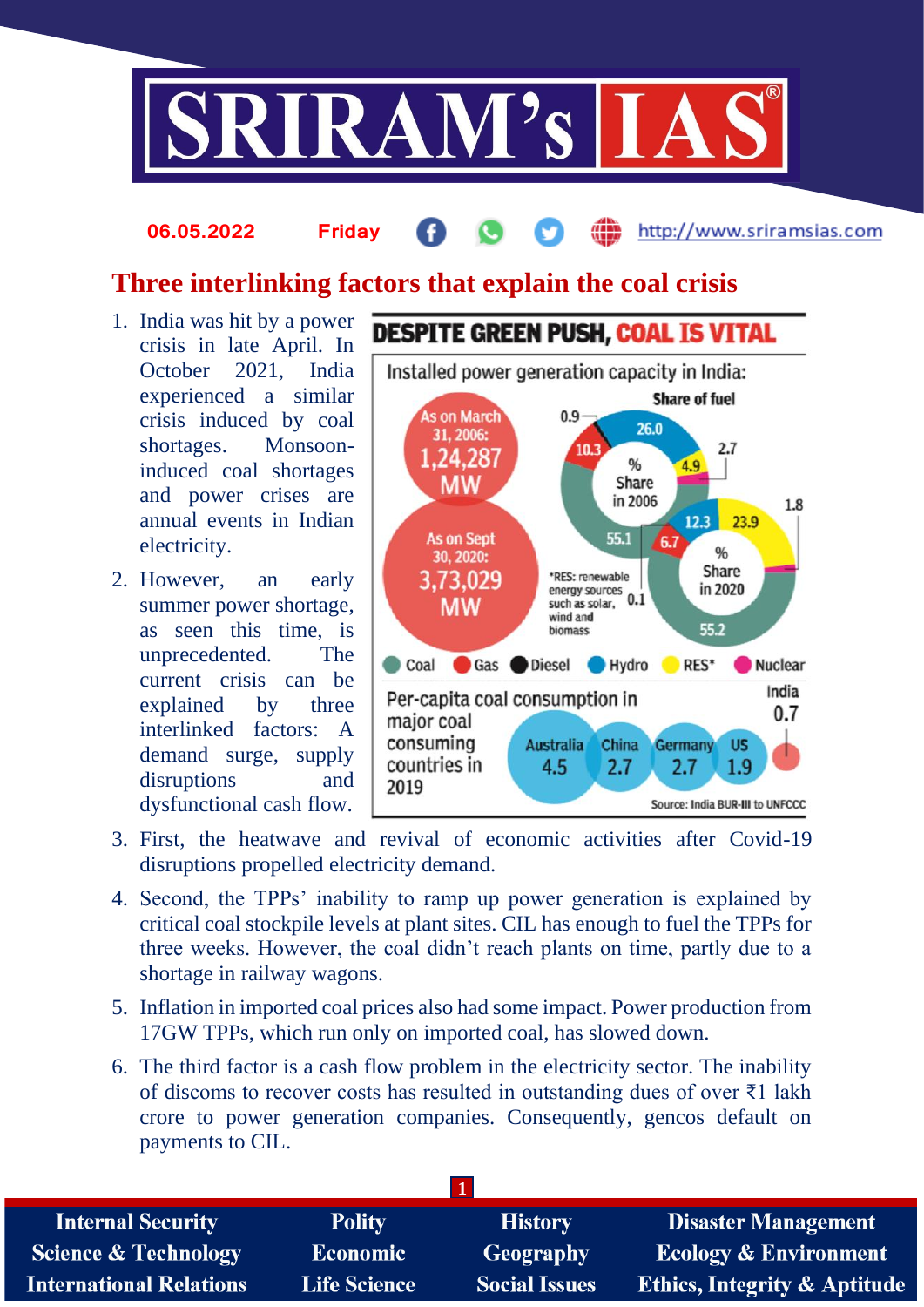

### **At the root of the current crisis lie multiple structural fault lines**

1. First, the chronic insolvency of discoms has disrupted upstream supply chains. This has been a longstanding policy priority but fixing this through prepayment, cost recovery and bailouts is misplaced. It creates no incentives to plan fuel reserves for a sudden demand surge.

**06.05.2022 Friday**

- 2. Second, utilities do not undertake effective resource planning that allows them to keep everyone's lights on. Instead, given legacy shortages, political and economic expediencies have historically determined whose lights stay on.
- 3. Finally, periodic power shortages and their management have been opportunities to leverage political legitimacy. With every crisis, states blame the Centre for faulty coal allocation and dispatch, and the Centre blames states' inability to pay upstream suppliers. The result is band-aid solutions to suppress the crisis rather than fixing structural fault lines.

The shortages testify that coal dependency is neither predictable nor cheap. A strategic approach to the energy transition that harnesses the lowcost power promise of renewable energy and opportunities for diversification in



http://www.sriramsias.com



the energy mix is critical in addressing persisting power shortages.

| <b>Polity</b>       | <b>History</b>       | <b>Disaster Management</b>              |
|---------------------|----------------------|-----------------------------------------|
| <b>Economic</b>     | <b>Geography</b>     | <b>Ecology &amp; Environment</b>        |
| <b>Life Science</b> | <b>Social Issues</b> | <b>Ethics, Integrity &amp; Aptitude</b> |
|                     |                      |                                         |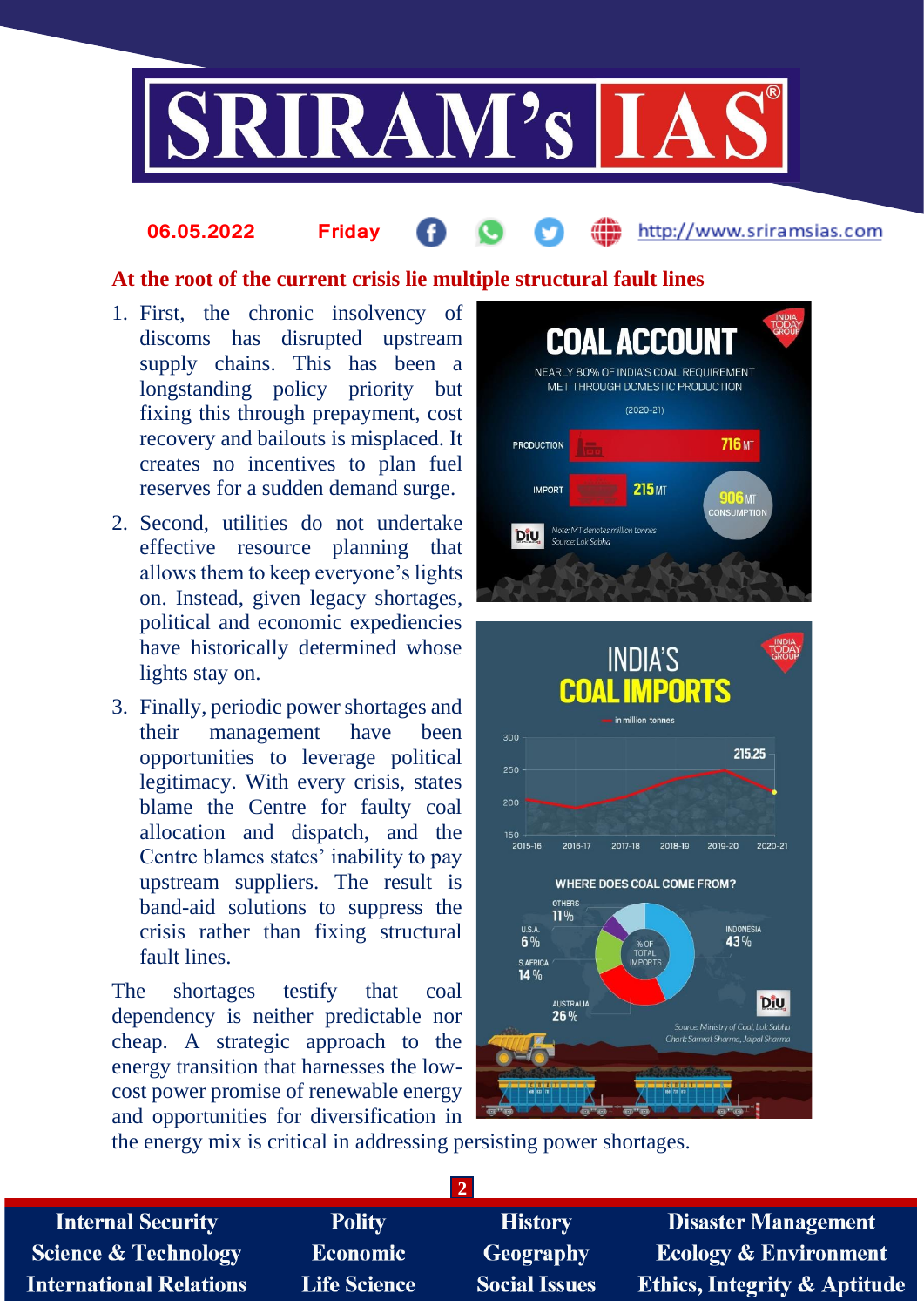



# **The time has come to change the poverty narrative in India**

 $\overline{2}$ 

- 1. Thirty years ago, a job meant stability and respect and good middle-class kids did not become businessmen. The last decade has seen a wave of entrepreneurship across the country.
- 2. From 733 new startups in 2016-17, the number rose to 4,000 in 2021, bringing the total number of start-ups to 61,400 by January 2022 (Economic Survey 2022).

#### **Much Maligned Men: hatred towards rich in public discourse**

- 1. While the aspiration to be rich is manifest in collective behaviour, the narrative of money being bad and the rich being evil is still around in conversations at dining tables and in living rooms and in newspaper headlines and social media posts.
- 2. The moral uproar over the opulent houses of the rich and how much they spend on their weddings is just one case in point. The outrage over Mukesh Ambani

| $\mathbf{3}$                    |                     |                      |                                         |  |  |
|---------------------------------|---------------------|----------------------|-----------------------------------------|--|--|
| <b>Internal Security</b>        | <b>Polity</b>       | <b>History</b>       | <b>Disaster Management</b>              |  |  |
| <b>Science &amp; Technology</b> | <b>Economic</b>     | <b>Geography</b>     | <b>Ecology &amp; Environment</b>        |  |  |
| <b>International Relations</b>  | <b>Life Science</b> | <b>Social Issues</b> | <b>Ethics, Integrity &amp; Aptitude</b> |  |  |